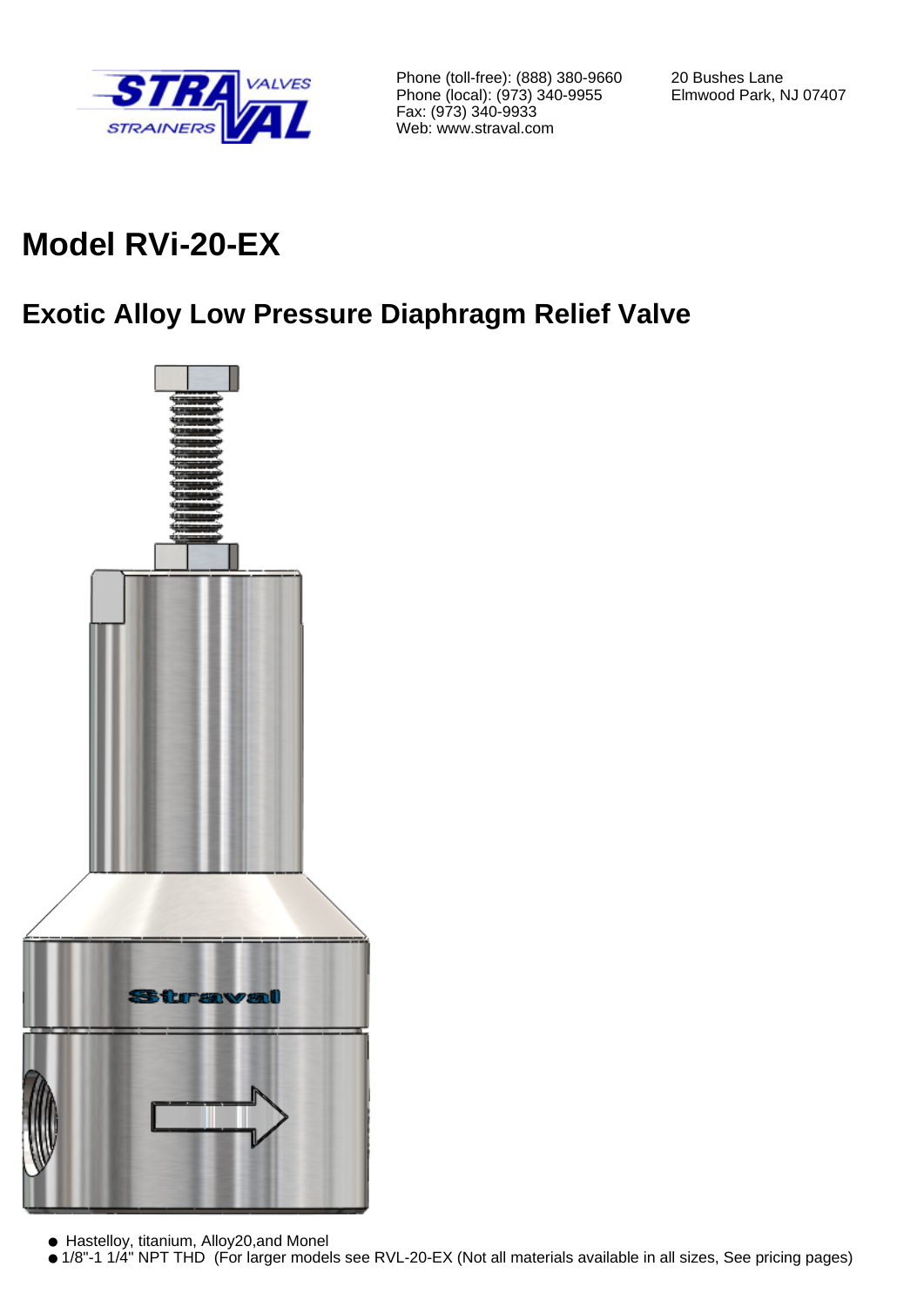- Accurate relief pressures from 0.50 PSI (0.03 Bar) to 75 PSI (5 Bar)
- Adjustable pressure in multiple spring ranges (See pricing table below)

### **Features**

- **Low-pressure valve body:** Hastelloy, Titanium, Alloy20, Monel
- **Elastomeric diaphragm:** Choice of different low-pressure valve diaphragm elastomers includes reinforced Teflon, Viton, Buna, and EPDM.
- **Spring chamber:** Safety relief valve standard construction is stainless steel as it is non-wetted. Can be upgraded to same materials as body
- **In-line valve porting** is standard. This is not a through flow model. Only ports are inline. For right-angle valve porting (side inlet, bottom outlet) see model RVL-20-EX. Special threads, flanges, and sanitary connections are also available.

### **Applications**

This safety relief valve can be used for relieving pressures and maintaining upstream line pressures to a specific set pressure. Pressure relief valve can also be used for bypassing fluids or gases. Only strained or filtered liquids are recommended. When liquids contain debris or other solid matter which might cause the valve seat not to close properly with this type of pressure relief valve, a low-pressure strainer with a fine wire mesh should be installed before the inlet of the valve. Simplex basket strainers or low-pressure filters can be purchased from Stra-Val. This is a diaphragm low-pressure valve which is used where accurate set pressures must be maintained. The large diaphragm area compared to a piston pressure relief valve produces much more accurate pressure control with very low hysteresis between opening and closing pressures. See available orifice sizes and flow Cv below.

For higher relief pressures see models RVC05-EX or RVT05-EX

**We now offer some models that meet NACE MR0175. These are not priced on line. Consult factory.**

### **Options**

See pricing Table to select available options

### **Principle of Operation**

This is a diaphragm and spring type relief valve where the spring constantly opposes the pressure acting against the diaphragm which seals off the inlet port from the outlet port at the valve seat. The desired relief or bypass pressure is achieved by compressing the spring until the spring force is adequate to balance the pressure force acting against the diaphragm. When the inlet pressure exceeds the set pressure, the diaphragm will open to relieve and bypass the excess pressure.The valve will operate in a vertical orientation as illustrated, horizontal, or any other orientation.

Although the ports are inline, this is not a "through flow" model where flow continuously passes through the valve. If this valve were to be installed in a flow line, it would shut off flow to the line completely and open only when the set pressure is exceeded. This valve is typically mounted to a device to be protected such as a tank or other pressure containing device. If a flow stream needs to be protected from overpressure, then the valve is mounted on the side of a Tee, or at the end of a line branch where it will pass excess flow only when the valve opens. The outlet port of the valve is usually piped to a drain or discharged directly to atmosphere only if the liquid or gas is safe to be discharged without injuring personnel or damaging equipment nearby . For a true "through flow" model, see our model RVT05-EX which is a piston type that has three ports.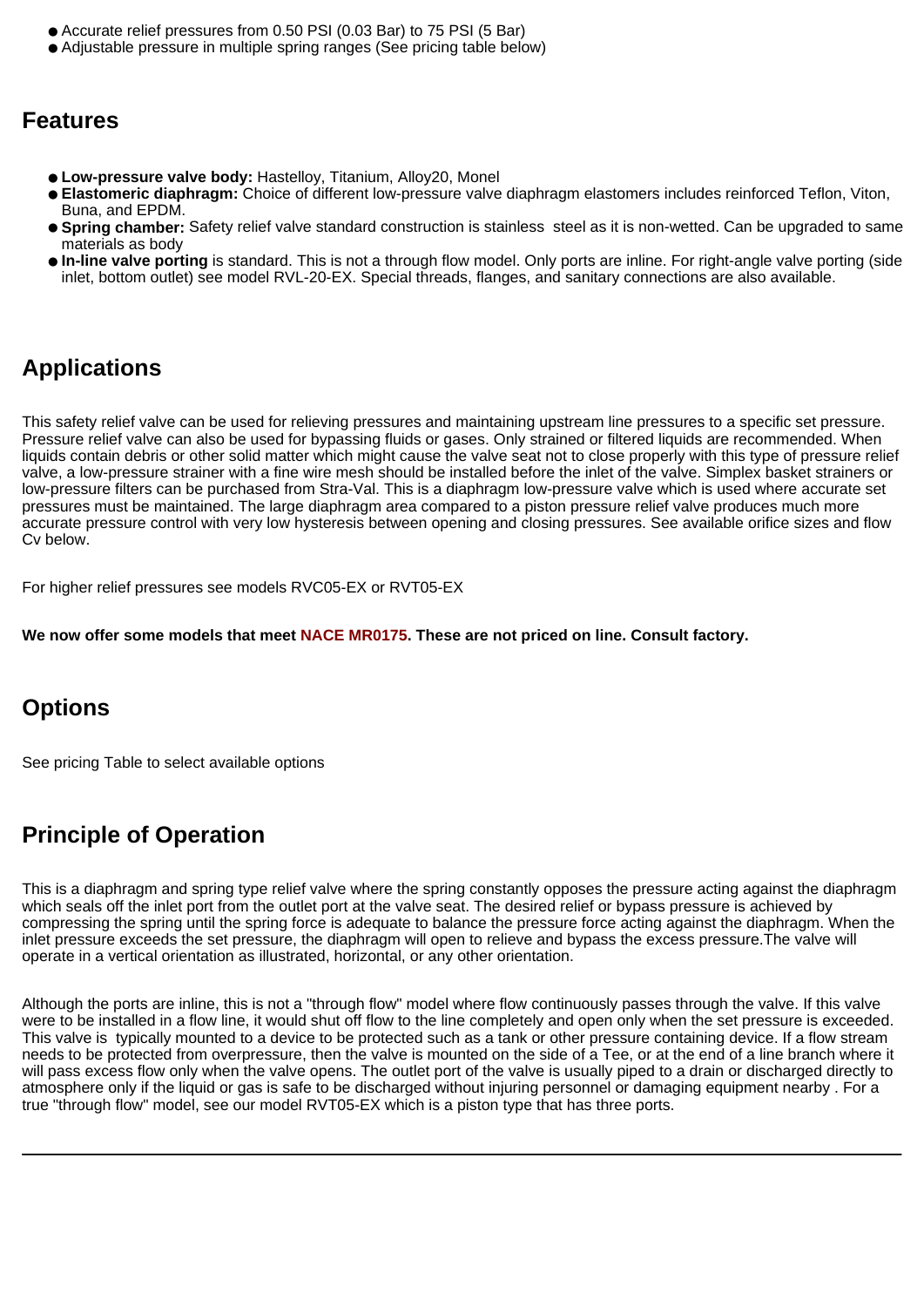

### **RVi-20 Exotic Alloys**

#### **Material List and Specification**

|                            | ltem              | <b>Materials</b>                    |  |  |
|----------------------------|-------------------|-------------------------------------|--|--|
|                            | Adjusting screw   | St.Stl or upgraded                  |  |  |
|                            | Lock nut          | St.Stl or upgraded                  |  |  |
|                            | 3. Spring chamber | St.Stl or upgraded                  |  |  |
|                            | 4. Spring pusher  | St.Stl or upgraded                  |  |  |
| <b>II</b> 5.               | Spring            | St.Stl or upgraded                  |  |  |
| $\overline{\mathsf{I6}}$ . | Spring Carrier    | St.Stl or upgraded                  |  |  |
|                            | Diaphragm         | Teflon / Viton/ Buna                |  |  |
|                            | *Body             | Hastelloy, titanium, Alloy20, Monel |  |  |

#### **Dimensions**

| ensions (inch) |      |      |       |  |  |
|----------------|------|------|-------|--|--|
|                |      |      |       |  |  |
| 1/8 & 1/4      | 2    | 44   | 5.56  |  |  |
| 3/8            | 2.50 | .50  | 5.59  |  |  |
| 1/2            | 2.50 | .63  | 5.62  |  |  |
| 3/4            | 3    | .75  | 6.17  |  |  |
|                | 3    | 1.00 | 9.25  |  |  |
| 1/4            |      | .12  | 11.12 |  |  |

Note: Dimensions are approximate and are subject to change without notice. Request certified dimensions before final product installation.

## **1/8" RVi20-01T-EX**